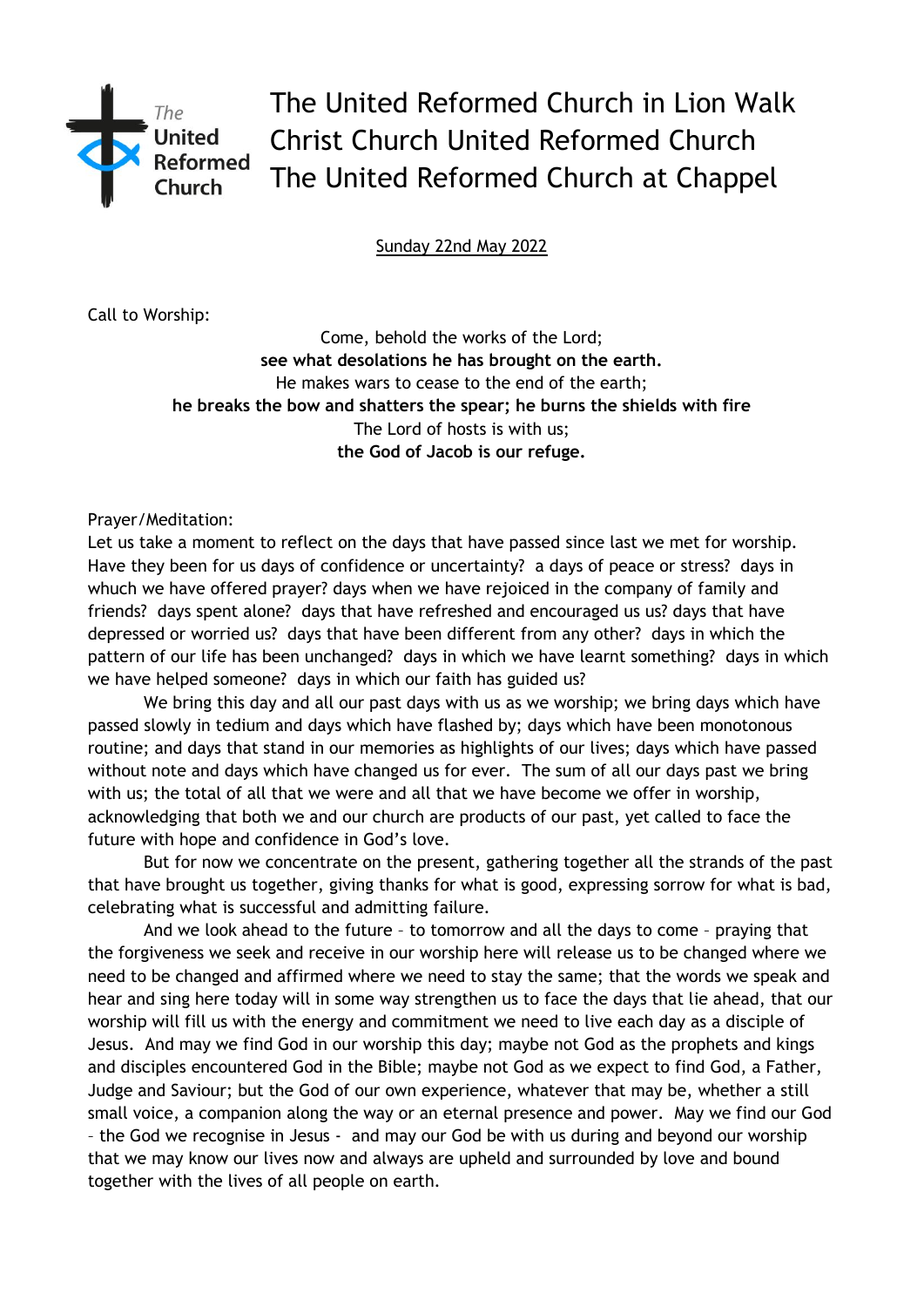## The Lord's Prayer:

**Our Father, who art in heaven, hallowed be thy name; thy Kingdom come; thy will be done on earth as it is in heaven. Give us this day our daily bread and forgive us our trespasses as we forgive those who trespass against us. Lead us not into temptation, but deliver us from evil. For thine is the Kingdom, the power and the glory for ever. Amen** 

Readings: Isaiah 2:1-4 Colossians 3:12-25

Hymn 108:

The love of God is broad like beach and meadow, wide as the wind, and an eternal home. God leaves us free to seek him or reject him, he gives us room to answer Yes or No.

The love of God is broad like beach and meadow, wide as the wind, and an eternal home.

We long for freedom where our truest being is given hope and courage to unfold. We seek in freedom space and scope for dreaming, and look for ground where trees and plants can grow.

The love of God is broad like beach and meadow, wide as the wind, and an eternal home.

But there are walls that keep us all divided; we fence each other in with hate and war. Fear is the bricks and mortar of our prison, our pride of self the prison coat we wear.

The love of God is broad like beach and meadow, wide as the wind, and an eternal home.

O judge us, Lord, and in your judgement free us, and set our feet in freedom's open space; take us as far as your compassion wanders among the children of the human race.

The love of God is broad like beach and meadow, wide as the wind, and an eternal home.

Reading: John 2:13-22

## Reflection:

In the United States of America there is a constitutional separation of church and state so that, in a nation which is founded on Christian principles, a nation which inscribes the words 'in God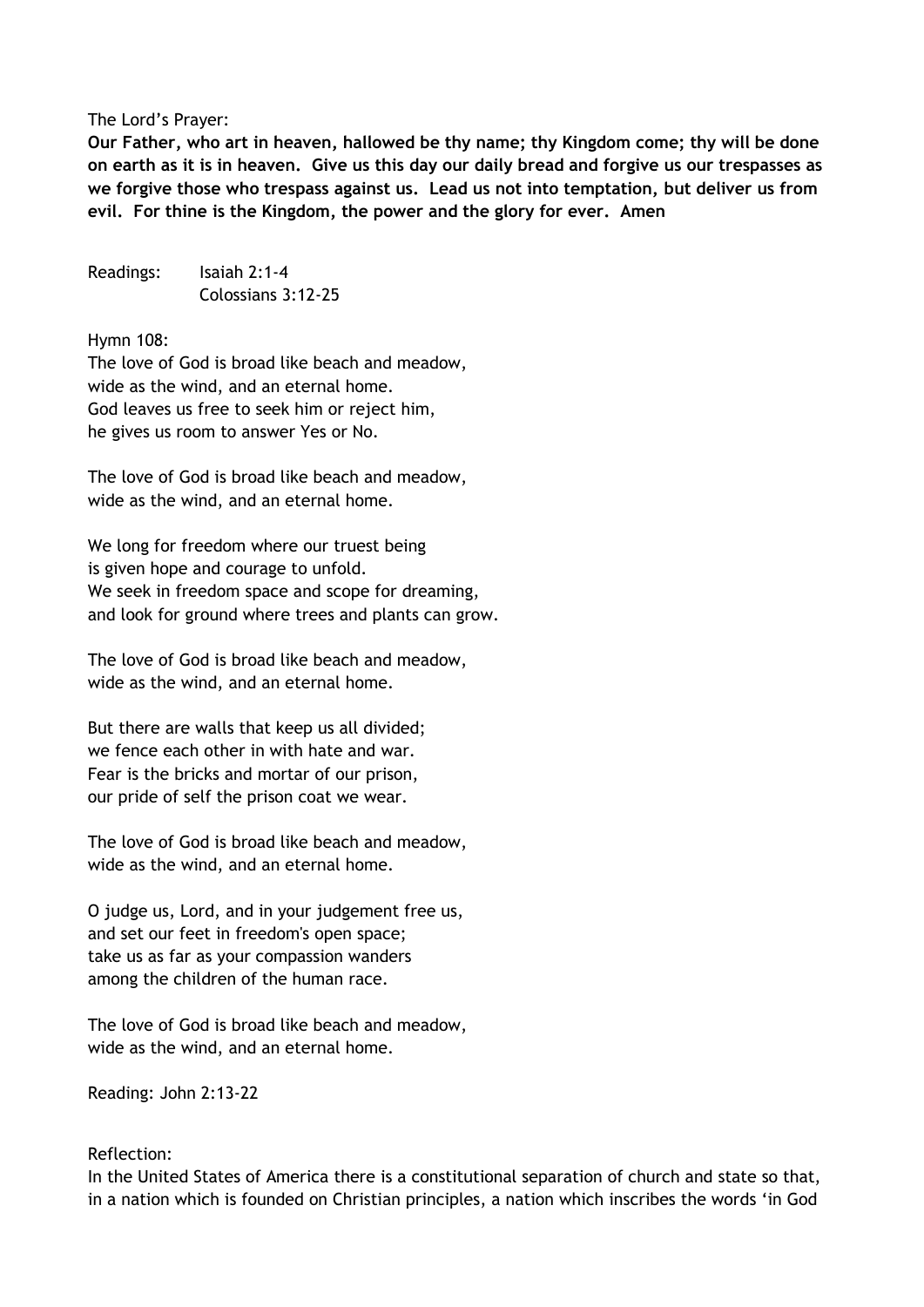we trust'on its currency, and in which the churches, or some of them at least, have significatnt influence in the election of political leaders, there is a deliberate policy to prevent the state interfering in church life and to prevent the church from influencing government policy.

The fact is that both religion and politics, especially in today's muti-faith and multicultural society, are such emotive and potentially contentious subjects that it is int the interests of both church and state to keep them apart.

And on the surface, this makes sense. Religion is seen by most people as a personal, individual conviction, a decision about belief and lifestyle that is no business of society in general, but is the choice of each person as an individual. Conversely, the political life of a nation has an effect on all citizens. Everyone has an obligation to abide by the civil laws of the nation and a responsibility to contribute to the political life of the country through their vote, regardless of what their affiliations might be. To have religion and politics connected, would run the risk of imposing a set of religious beliefs upon a large section of society who might be resistant to them. It seems to make sense.

But such a policy is not without its drawbacks and inconsistencies.

Many of the great commercial and industrial companies in the West have been founded and managed by Christians, yet it is so often those same companies that are guilty of flouting the law when it comes to employment practice, environmental issues or trade justice.

Company chairmen will happily and with a clear conscience attend church every Sunday while their employees are struggling to support their families on lower than minimum wages or are being denied basic workers rights.

It perhaps all stems from a shift in emphasis that the Christian religion has undergone over the years. That's a shift from Christianity as a community faith to Christianity as a personal faith. Our religion began as a sect of Judaism which, as we know, is very much a faith of the people rather than the individual. In the Old Testament it is always the people, thr tribe, the family that is important. In this morning's reading from Isaiah we read of what is apparently God's plan for the peace of the world, and it is described exclusively in terms of nations; as indeed much of the Old Testament described the experiences of the whole people and its kings, leaders and prophets.

In more modern times, the church has taught that a personal relationship with God is the important thing, that a personal commitment to Christianity is the goal of all evangelism, and that the sum of individual faith will lead to a better society. This is patently not true. Abuses of law and morality continue despite the spread of Christianity throughout the world, discrimination and injustice are apparent in nations where Christianity is strong as much as where it is weak. Emphasis on personal salvation leads inevitably to a religion based on selfishness, where the priority of each individual is to obtain God' blessings for himself or herself, where any concern for others is almost a side-effect, seen as a consequence of personal commitment to God, but not as the primary (or even, perhaps a necessary) part of the Christian faith.

But a number of shifts of emphasis are again under way.

Firstly, it is coming to be understood that Jesus' priority was for the kingdom of God, and that therefore our faith, worship and service must be based on concern not for our own well-being, but that of others – and not others *after* we have taken care of ourselves, but others as much as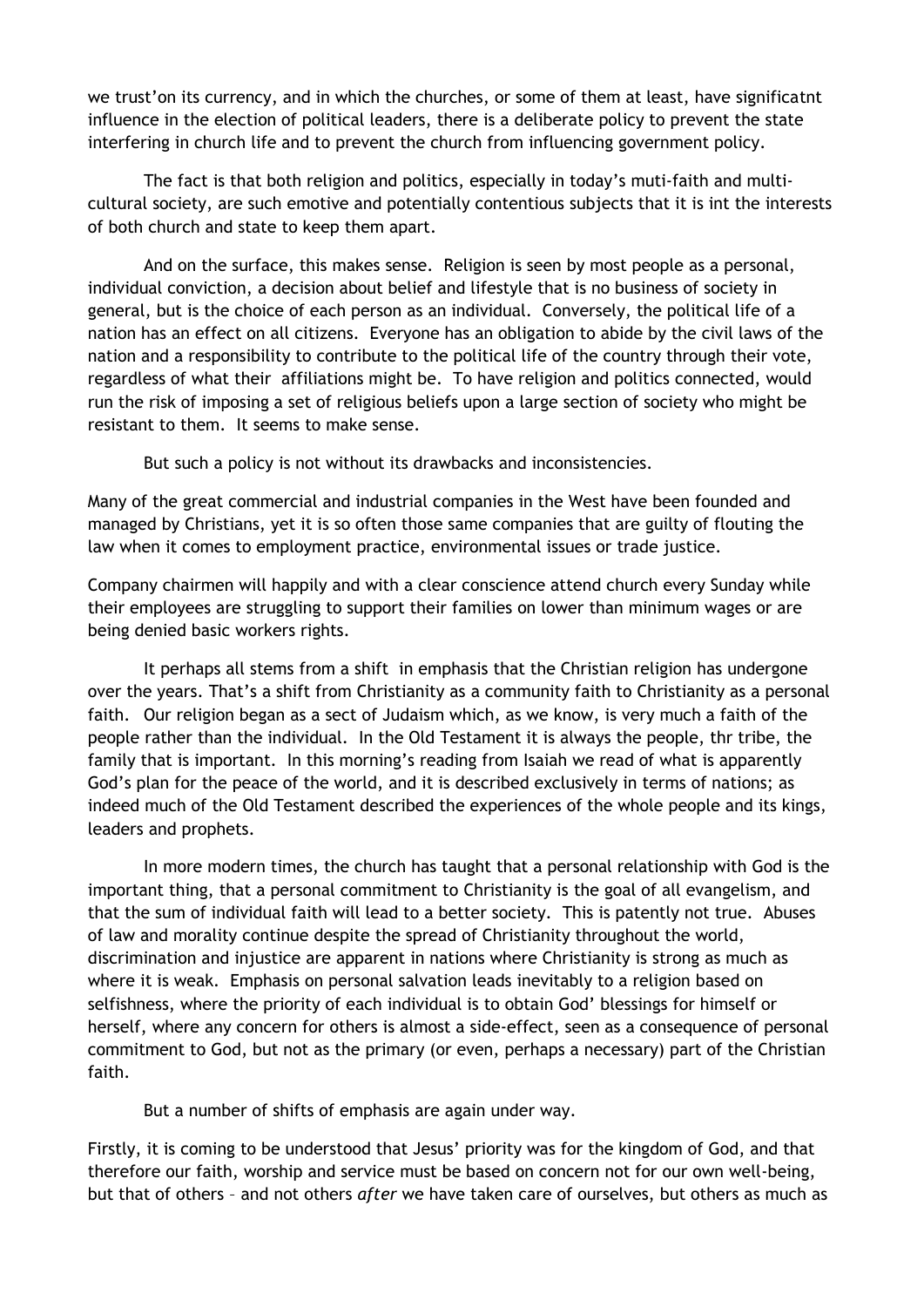ourselves. In other words, we can again see the value of a religion which is based not exclusively upon personal salvation, but upon the older idea of a community of faith.

Secondly, there is a different undertsanding of what justice is. In Paul's letter to the Colossians there is advice about how people ought to treat one another, but this advice has been largely discarded in the modern world because, although it may have been perfectly acceptable in the first century middle East for wives to be subject to their husbands and slaves to their masters, we can see that such a structure of society is unjust. While we may be able to understand and accept the underlying message that all we do should be done as if serving God, we cannot accept the ways in which Paul suggests that should be done, by categorising people and treating them differently. People – all people – are people and should be treated as people regardless of the many physical, cultural, religious and other variations among them

And thirdly, our society is global. There are few places in the world we could not travel to in less than forty-eight hours, there are few nations or societies that we never hear news of or see television pictures from. Our world is no longer a small patch of territory to the East of the Mediterranean, or the countries bordering the Mediterranean and perhaps including southern Europe, as was Paul's world. Our world is no longer the Christendom of the Middle Ages – consisting of Europe and Asia. Our world is the whole world, our neighbours are people in Africa and America, the Pacific and the Caribbean, India and Australia. And as we know all to well, what happens in other parts of the world now directly involves us.

Among the church's four marks of mission is this: to transform unjust structures of society.

It seems an impossible challenge. How can we, as a small community of Christians, or even as the whole Christian church, change the way the world works; how can we make any difference in a world where governments and commercial enterprise between them seem to conspire to perpetuate oppression and injustice; and how can we do all this while steering clear of politics?

Well we can't, because it is the *structures* of society that are often unjust, and it is the structures of society that are established politically. You'll remember perhaps the television campaign run a few years ago by Christian Aid which said something along the lines of: 'give a man a fish a fish and he can feed his family for a day, but give him the means to catch his own fish and he can support them for a lifetime'. There is no doubt that what the church has traditionally done, and continues to do, supporting individual small projects and helping individual people in crisis and need, is a valuable contribution. But there is also the calling to make changes to the ways things are done and the ways people are treated that will ensure that the crises and need are less likely to arise.

We read from the Gospel according to John in which Jesus made what many would interpret as a political statement. By driving the money changers out of the temple, he was making a comment not on the practice of individuals, but on the practice of buying and selling in the Temple precinct.

At its heart the question of faith and politics is simple. If there is injustice evident, then is it, or is it not, the calling of Christians to work to remove it?

There is much we can do, individually and as a church. We can add our voice to those many others who support the various fair trade and trade justice campaigns; we can try to ensure that a Christian perspective is heard on issues which affect the lives and well-being of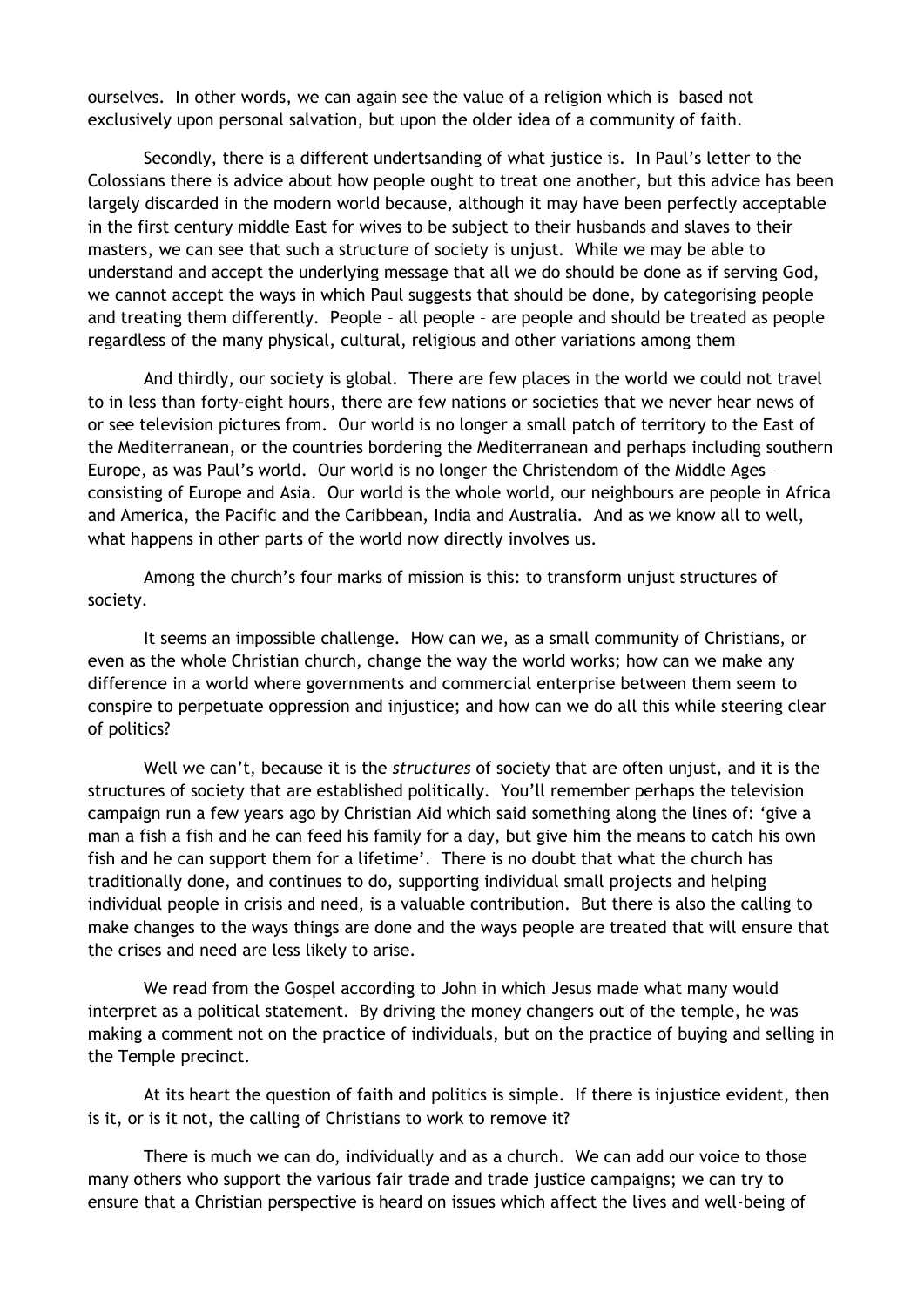others; we can protest when our own government proposes legislation which we believe to be unjust and discriminatory.

We can share our vision for the future of the world; a world of peace and justice where there is no discrimination, where there is no starvation and death in some parts while others waste and discard resources.

It is the church's vision – our vision – of the kingdom of God – and that involves seeking to change unjust structures of society in whatever ways we can.

Hymn 635:

Put peace into each other's hands and like a treasure hold it, protect it like a candle-flame, with tenderness enfold it.

Put peace into each other's hands with loving expectation; be gentle in your words and ways, in touch with God's creation.

Put peace into each other's hands like bread we break for sharing; look people warmly in the eye: our life is meant for caring.

As at communion, shape your hands into a waiting cradle; the gift of Christ receive, revere, united round the table.

Put Christ into each other's hands, he is love's deepest measure; in love make peace, give peace a chance, and share it like a treasure.

Prayer:

Living God, we praise you for all that is good and precious in human life; the value, potential and uniqueness of every individual.

## For our family of humankind,

## **hear our prayer.**

We pray for all those whose humanity is abused and explointed - victims of violence, torture and

rape,

children abused and neglected,

people addicted to drugs,

those living under corrupt and oppressive regimes.

For our family of humankind,

**hear our prayer.**

We pray for those whose humanity is diminished by prejudice and discrimination,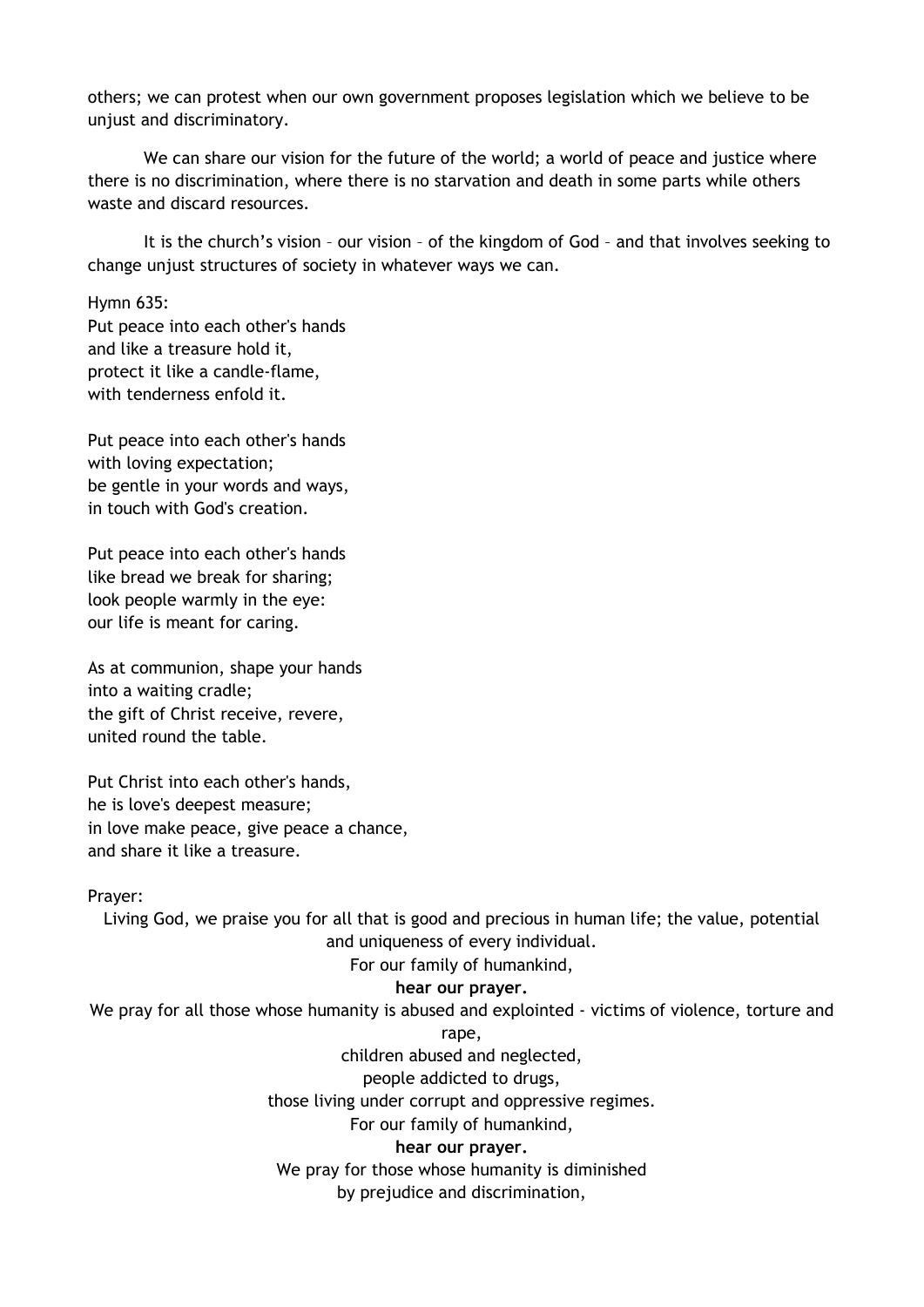subjected to insults, intimidation, hatred and suspicion, day after day denied justice, time and again deprived of the opportunity to prove themselves. For our family of humankind, **hear our prayer.** We pray for those denied the chance to fulfil their potential, whether through lack of education, insufficient resources, or denial of their human rights. For our family of humankind, **hear our prayer.** We pray for those whose lives are blighted by need, burdened by debt or unemployment, oppressed by poverty, hunger and homelessness, crushed by natural catastrophe or personal disaster. For our family of humankind, **hear our prayer.** We pray for those who have lost their belief in their own worth, overwhelmed by self-doubt, beset by inner fears, their confidence broken, their faith in the future destroyed. For our family of humankind, **hear our prayer.** We pray for those who mourn at the loss of loved ones, life suddenly seeming ewmpty of meaning and stripped of joy, and we pray for those who battle against sickness and disease, unable to live life to the full, and fearful as to what the future may hold. For our family of humankind, **hear our prayer**. Living God, grant that the day will come when the worth of all will be recognised, the rights of all respected, the good of all pursued, anjd harmony among all enjoyed. Reach out in love, and show us how we can respond to the needs around us. For our family of humankind **hear our prayer.**

I invite you now to spend a few moments with your own prayer, in words or in silence; or simply in reflecting upon the stories we have read and the words we have heard in our worship today.

Hear our prayer, which we offer in the name of our Lord Jesus Christ. Amen

Hymn 625: God of freedom, God of justice, God whose love is strong as death, God who saw the dark of prison, God who knew the price of faith: